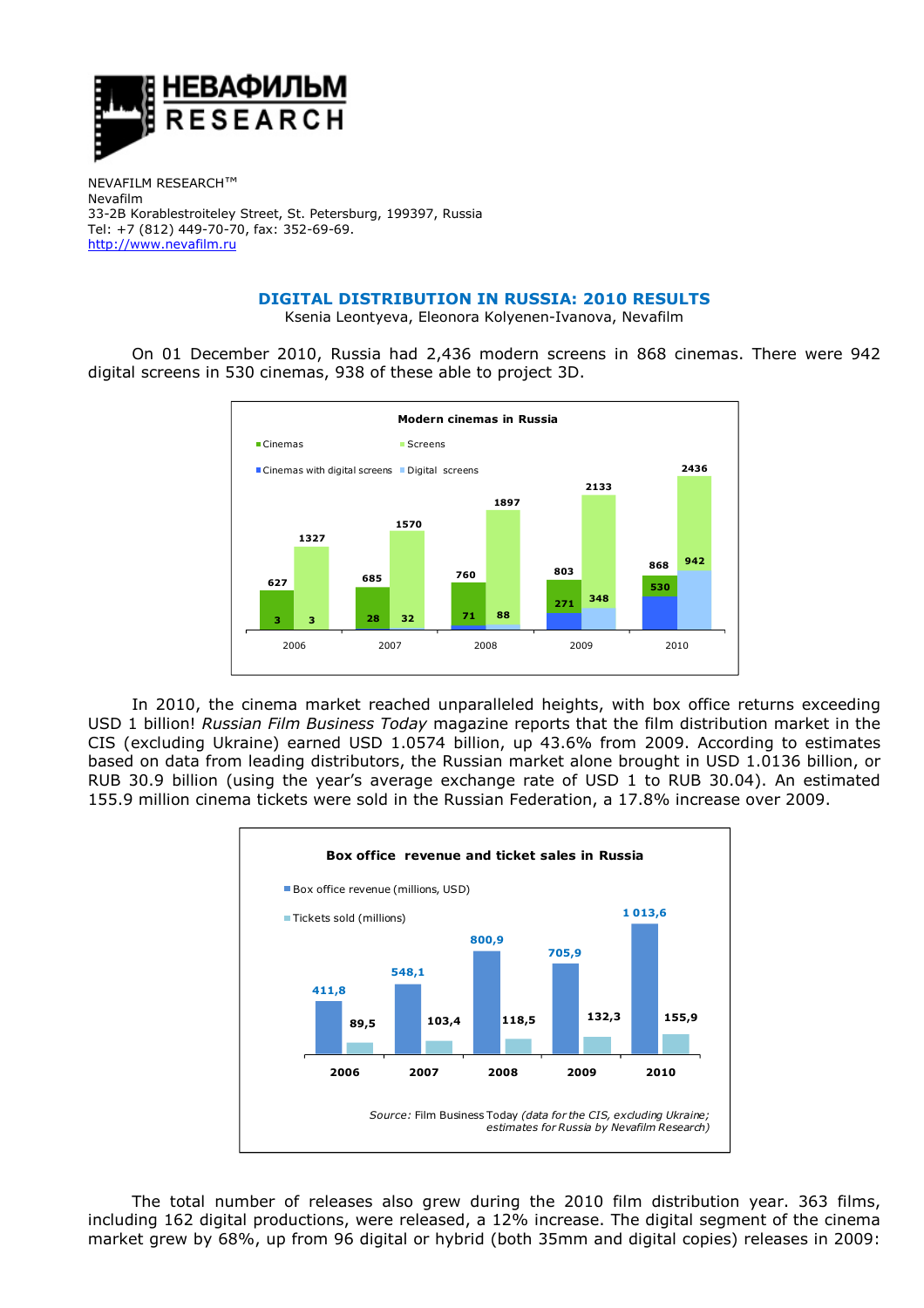figures for 2010 show that nearly half of all films released on the Russian market are now distributed in digital format as well.



Furthermore, Russia's digital market has grown more diverse. Last year Hollywood studios distributed many films in digital format and they continued to do so in 2010, with an average of over 60 digital releases in each of their Russian market distribution packages. However, independent distributors made a more significant (360%) increase in the number of digital releases, from 17 to 78 films. This might be described as something of a breakthrough in the digital distribution market: while the 2009 digital market was clearly dominated by Hollywood majors, 2010 had independent distributors gaining access to digital screens as well.



The practice of digital-only releases continued in 2010, with 42 such releases, a considerable increase from 15 in 2009. The average run for a purely digital release was 250 screens, excluding alternative content releases (of which there were 17 in 2010). To compare, in 2009 the average distribution of the top nine purely digital releases was 110 prints.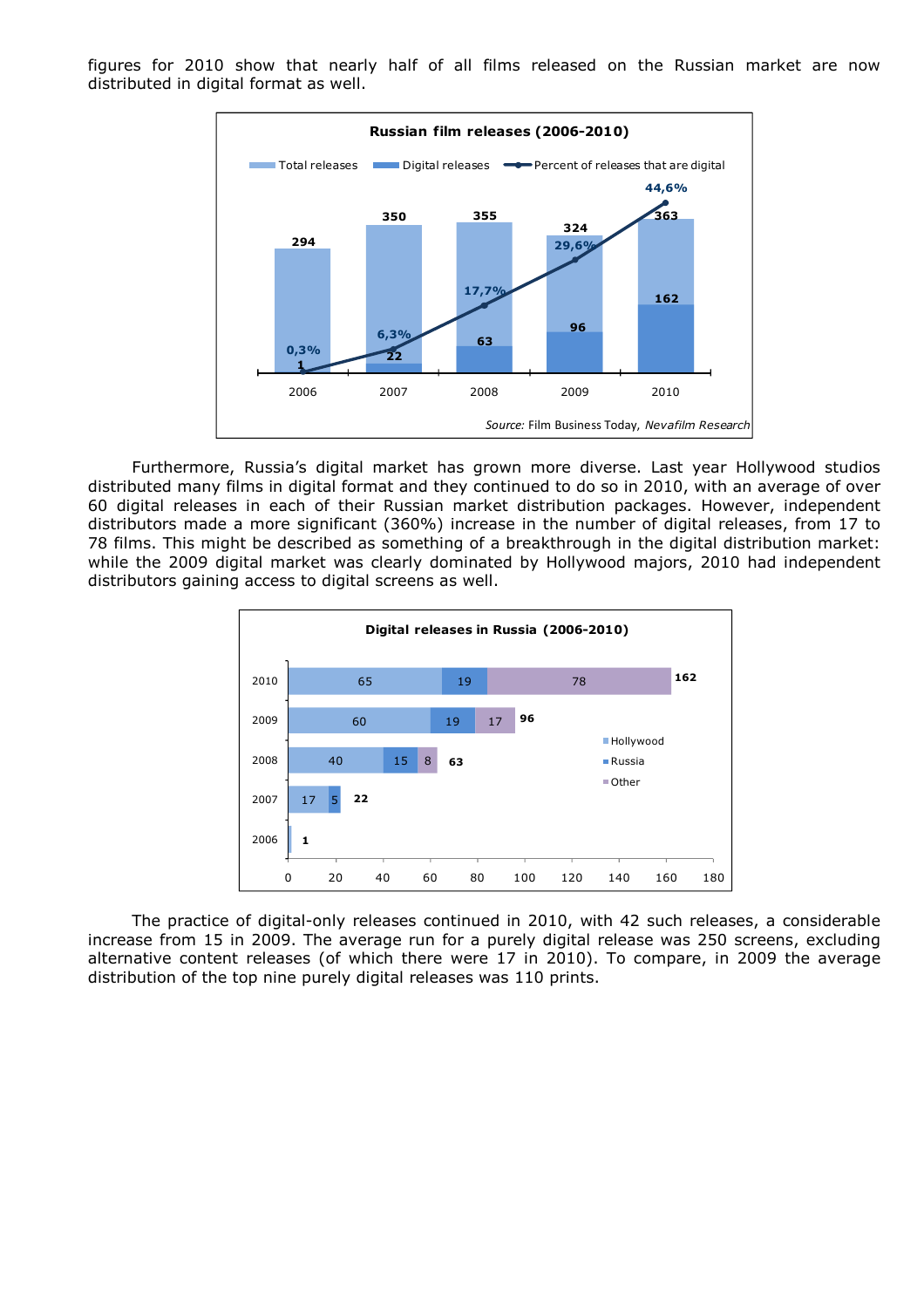

A quarter (24.4%) of the total number of prints distributed on the Russian market last year were in digital format, compared to 6.9% in 2009. This increase is more proof that Russia's distributors are adapting to the new format.



First-run blockbusters and 3D offerings dominate screens (2010 saw the number of 3D releases grow to 32), but Russian digital cinemas have begun offering a wider range of content. Twenty-five alternative content programs were screened in Russia last year, seven of which were screened live.



3D films remain relatively popular in Russia: according to *Booker's Bulletin*, takings for a digital 3D film are on average 2.7 times higher per screen than those for the same film in 2D (2.4 times if we exclude figures for *Avatar*).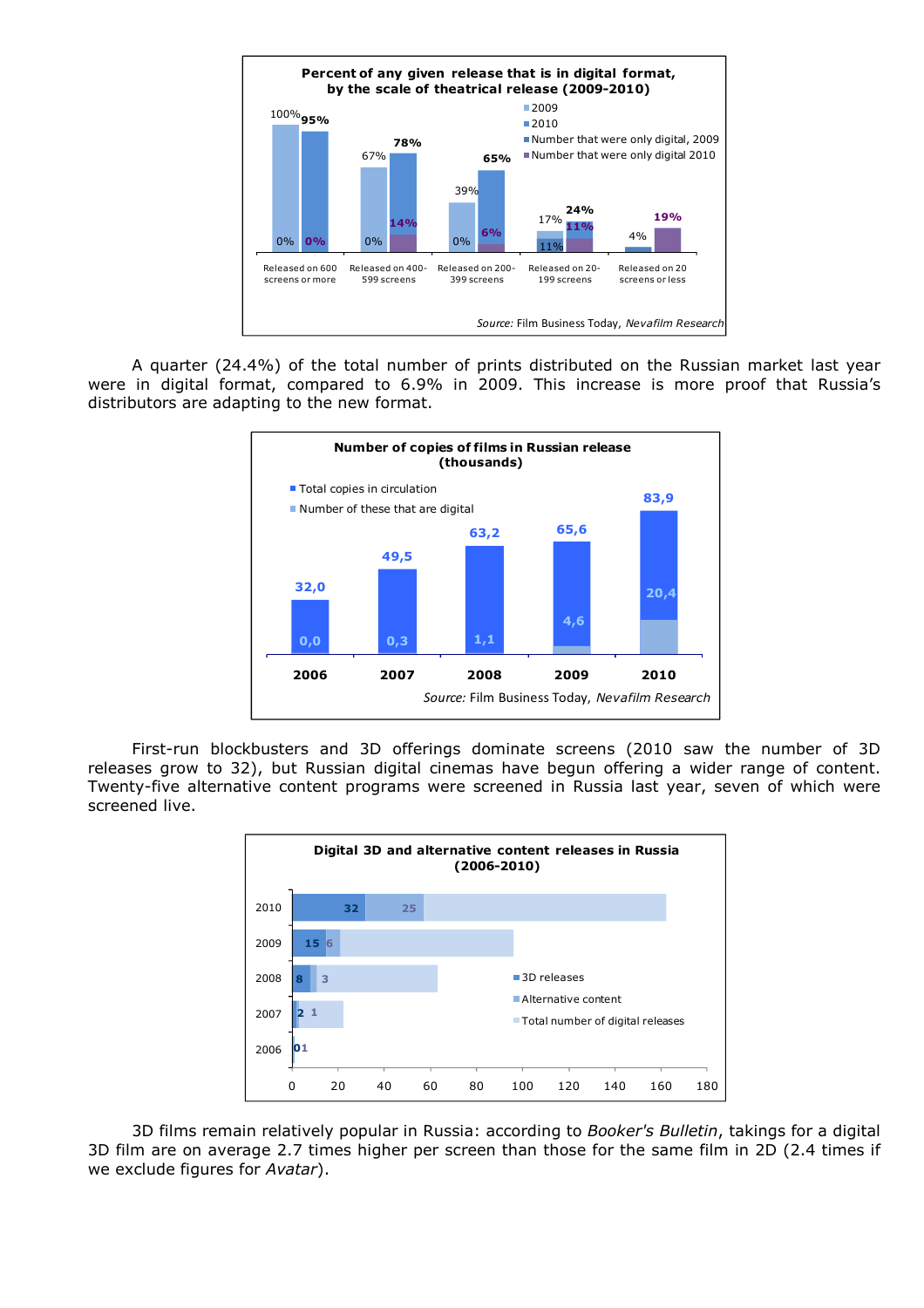

Further evidence that 3D is more than simply a passing fad can be seen in the fact that 3D tickets continue to attract a premium. **Ticket price** analysis carried out by Nevafilm Research on several 3D films in December 2010 and throughout 2009 demonstrates that tickets for 3D films are on average 46% more expensive than tickets for 2D films. This premium has hardly dropped since December 2009.



**The actual** price increase for 3D screenings is even more striking when the popularity of 3D screens is taken into account. According to *Booker's Bulletin*, 3D screens' popularity remained almost constant throughout 2010, though prices varied from film to film. On average, in terms of **ticket sales**, 3D films earned 62% more than conventional 2D releases.